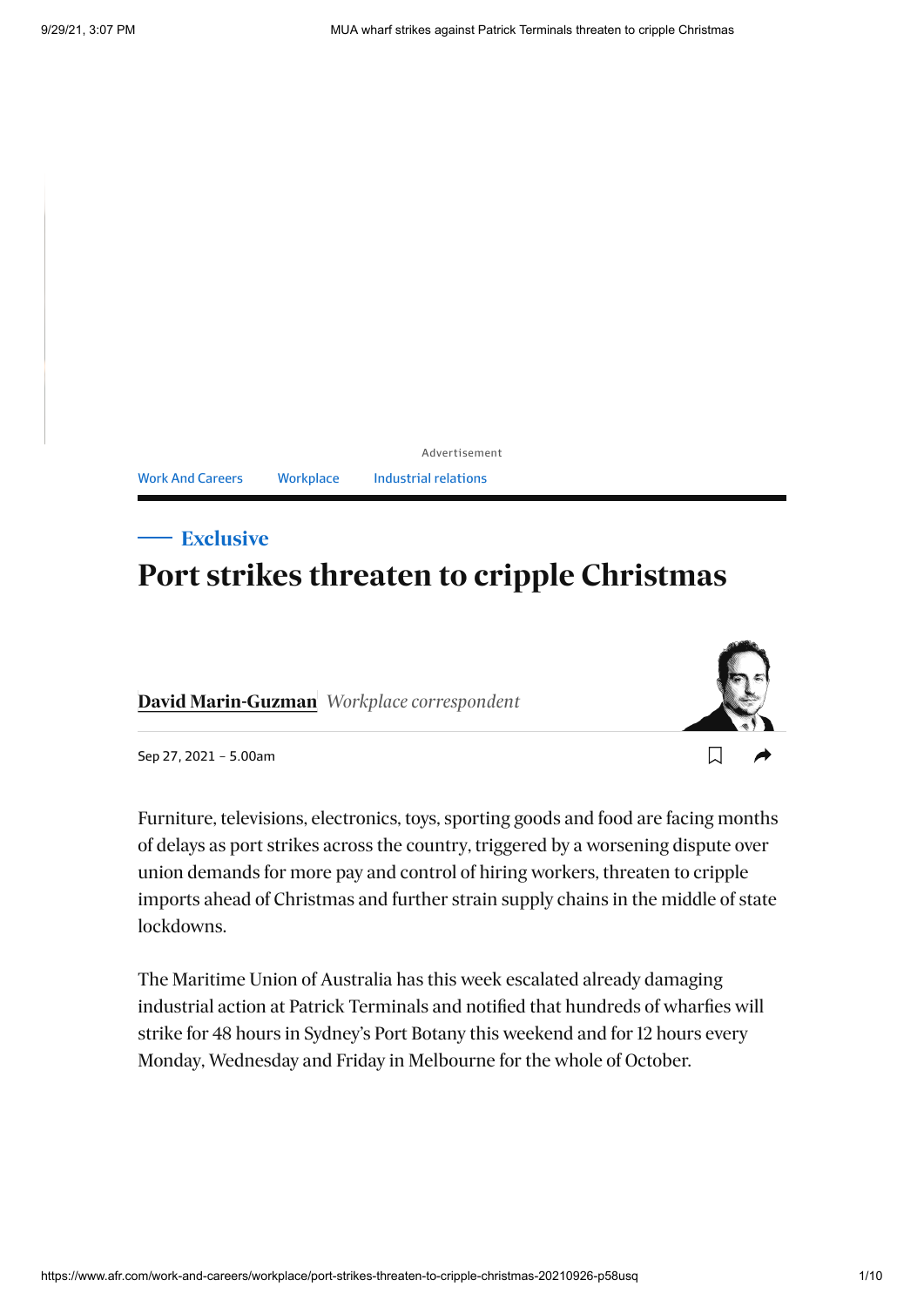

Patrick CEO Michael Jovicic, dockside at the Port of Newcastle, says the MUA has "completely lost the plot". **Darren Pateman**

The strike will disrupt Melbourne and Sydney ports already experiencing [unpredictable shutdowns caused by the coronavirus](https://www.afr.com/work-and-careers/workplace/dp-world-mandates-jab-for-wharfies-to-halt-disruption-20210916-p58sce), with Victoria International Container Terminals (VICT) forced to close for more than three days last week due to four cases among its workforce.

Patrick's Fremantle wharfies downed tools for 48 hours on the weekend while Melbourne wharfies stopped work for 24 hours over the same period, in time for the AFL grand final. Every terminal including Brisbane also has to deal with various work bans, including on overtime and shift upgrades.

Freight companies say the strikes are causing huge stress for retail businesses already hurting from months of lockdowns and international supply chain interruptions.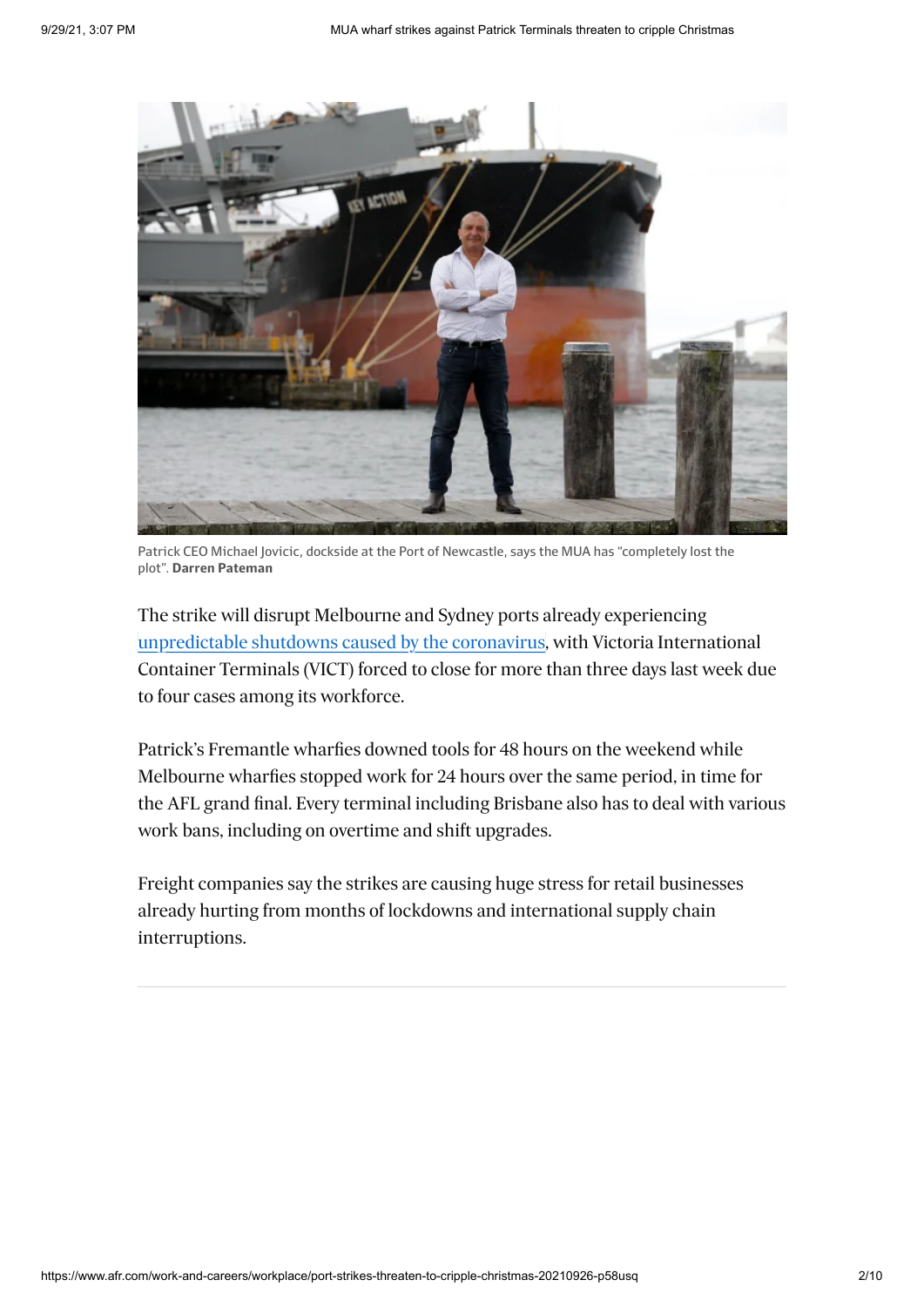Advertisement

Patrick Terminals said the port disruption follows some 12 months of industrial [action, totalling almost 200 notifications, that have cost it more than \\$15 million](https://www.afr.com/work-and-careers/workplace/ships-shun-sydney-as-wharfie-bans-bite-20200918-p55wx5) in revenue and decreased its market share from 48 per cent to 43 per cent.

Chief executive Michael Jovicic said the MUA had "completely lost the plot" with its latest move and was "clearly embarking on a major pre-Christmas industrial campaign".

"How can they commence a campaign of rolling strikes until the end of October when one third of Melbourne's container terminal capacity has been impacted by COVID-19, with VICT closure due to COVID-19 outbreaks?" he said.



#### **RELATED**

**Wharfies union accused of threatening shipping lines with black bans**

"It seems that the union is trying to starve the Melbourne public of Christmas presents after all that Victorians have gone through over the past 18 months – it is truly mind-boggling."

The industrial action has to date forced container ships to wait up to 18 days to berth in Sydney, nine days in Melbourne, eight days in Brisbane and three in Fremantle.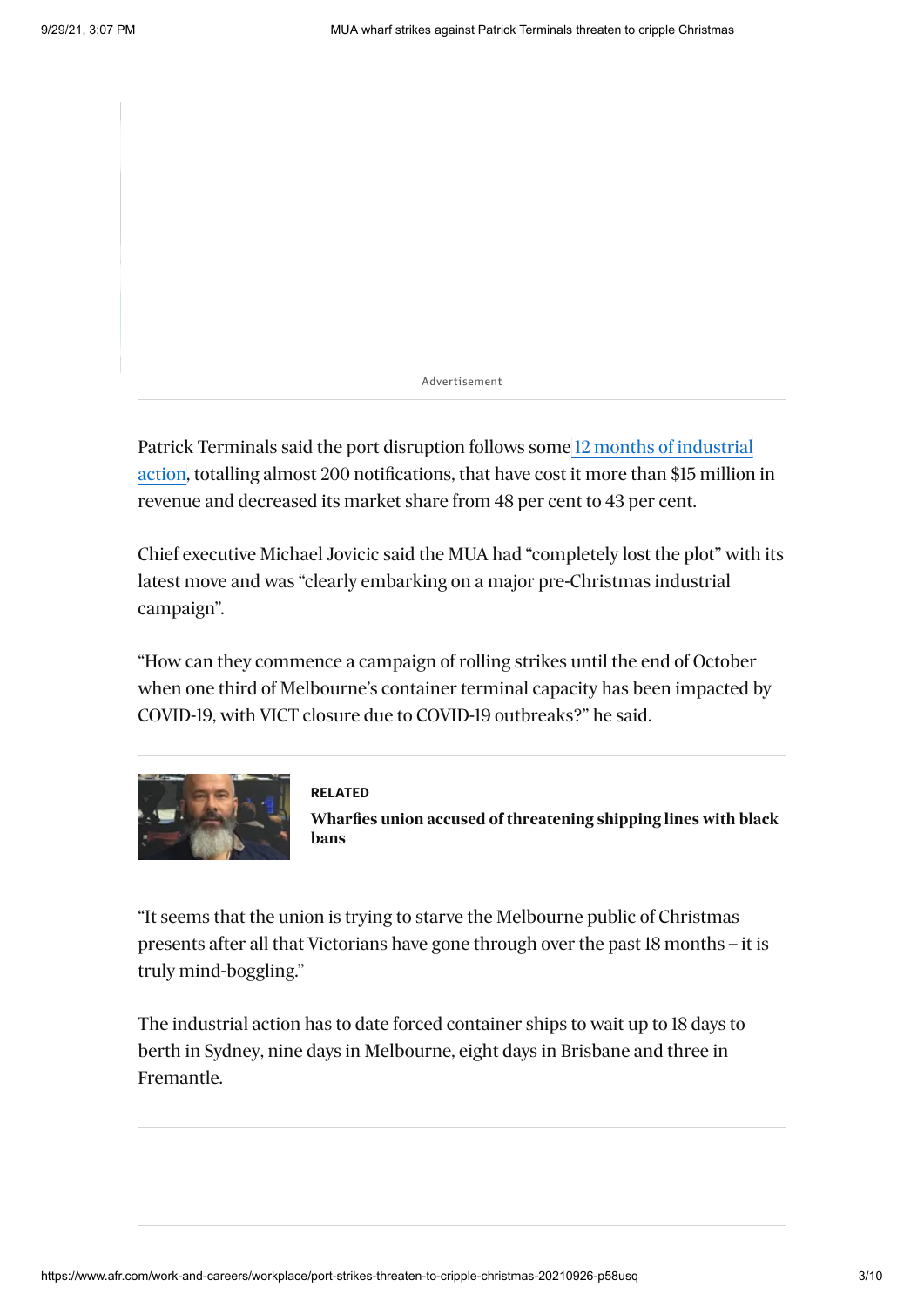Patrick says it has also experienced record absenteeism on top of the industrial action, with employees failing to come to work more than 7500 times.

The wharfies, who in Sydney are paid an average \$172,000 on a 35-hour roster and work less than 200 days a year, are understood to be striking for increased union control over manning levels and hiring.

MUA national assistant secretary Jamie Newlyn said Patrick's "chief exaggeration officer" was applying corporate spin to the situation.

"Despite claiming a loss of market share, Patrick are recording record profits by price gouging through terminal access charges and other shipping fees, which are adding to the cost of goods for customers and Australian consumers," he said.

Patrick wharfies in Melbourne are set to walk off the job every second day in October. **Peter Rae**

"Productivity is at a high and protected industrial action is a last resort to finalise an agreement that is almost 18 months past expiry."

He said Patrick's claim it wanted a roll-over of the union agreement was false and that the stevedore was insisting on changes that the workforce would not accept.

"Patrick employees are rightly frustrated at corporate tactics to deny a modest pay rise and remove agreed conditions on secure jobs," he said.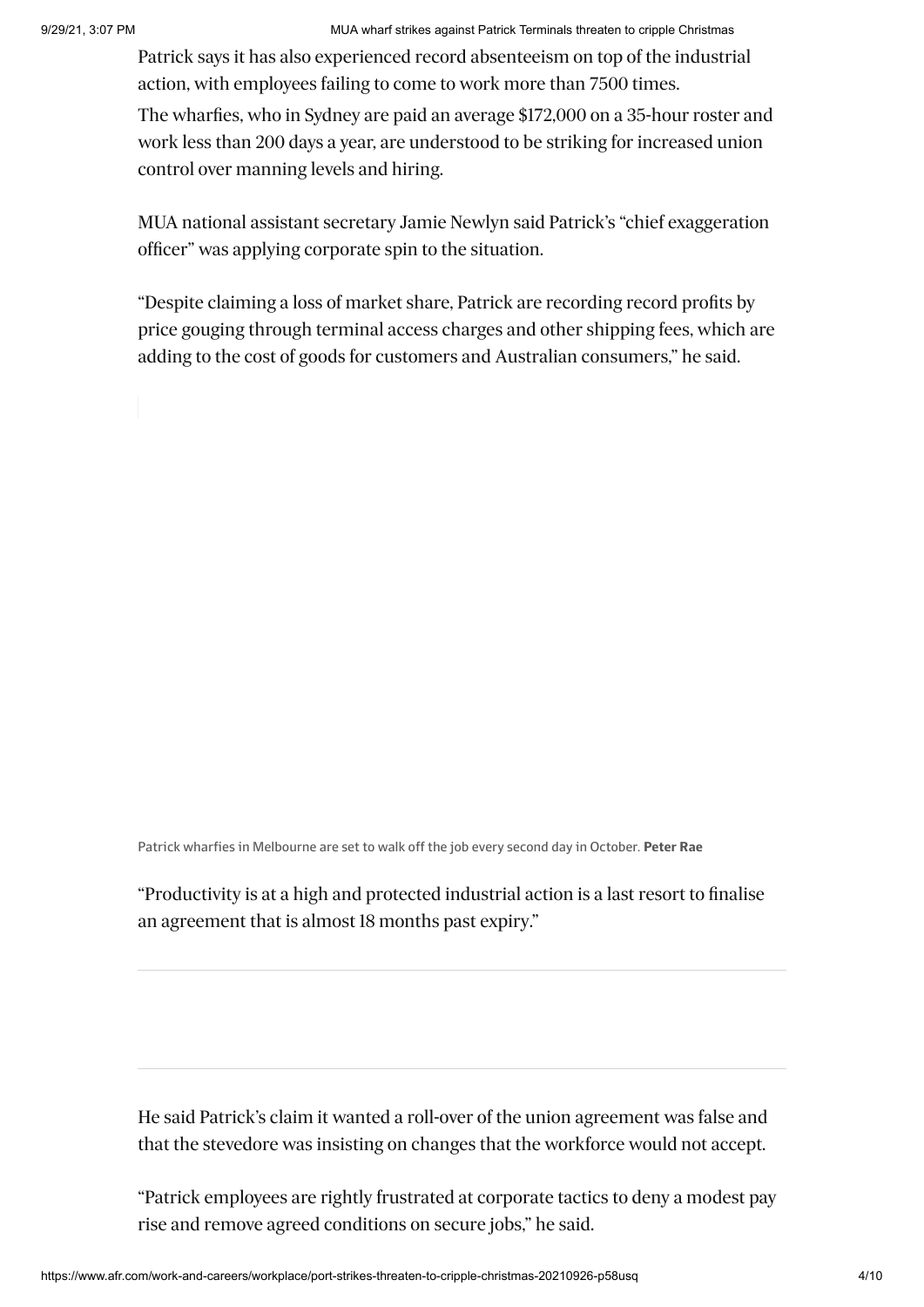Melbourne and Brisbane wharfies have already reached an in-principle agreement but are understood to be striking to support their colleagues in Sydney and Fremantle.

Mr Newyln said "had the CEO not intervened in the Port Botany bargaining, agreement would have been reached locally".

Enrica Centorame, founder and director of Global Forwarding, said the industrial action, on top of domestic border closures, had led to freight backlogs of four to six weeks and the escalation meant she was now facing eight to 12 weeks of delays.

"This is a cancer on the economy," she said. "We're in the middle of a pandemic. A lot of businesses are on their knees – they need their stock and their stock is stuck in port."

She said she had recently taken an angry call from a cash-strapped retailer who had ordered sporting goods in the hope to boost Christmas sales and recover from lockdown.

"He refinanced his home to pay for stock, hoping to sell between November and December, and there's no way we're going to be able to get his stock out to him by the end of November," she said.

"If this keeps going on for too long it will cripple the economy."

Shipping Australia chief executive Melwyn Noronha said the disruption was costing a typical container ship almost \$140,000 for every day of delay and would have repercussions for many everyday Australians.

"Many Australians are unable to work because of lockdowns. And it is now, during these times of a twin health and economic crises, that the maritime union seeks to try to cripple the waterfront?" he said.

The escalation comes [almost a year to the day](https://www.afr.com/work-and-careers/workplace/wharfies-union-agrees-to-temporary-dock-ceasefire-20201001-p560zh) after the union agreed to suspend all its industrial action at Patrick's Port Botany terminal ahead of potential stop orders from the workplace tribunal due to the alleged threat to the economy. At the time, industry figures said the congestion at the port was the worst they had seen in decades.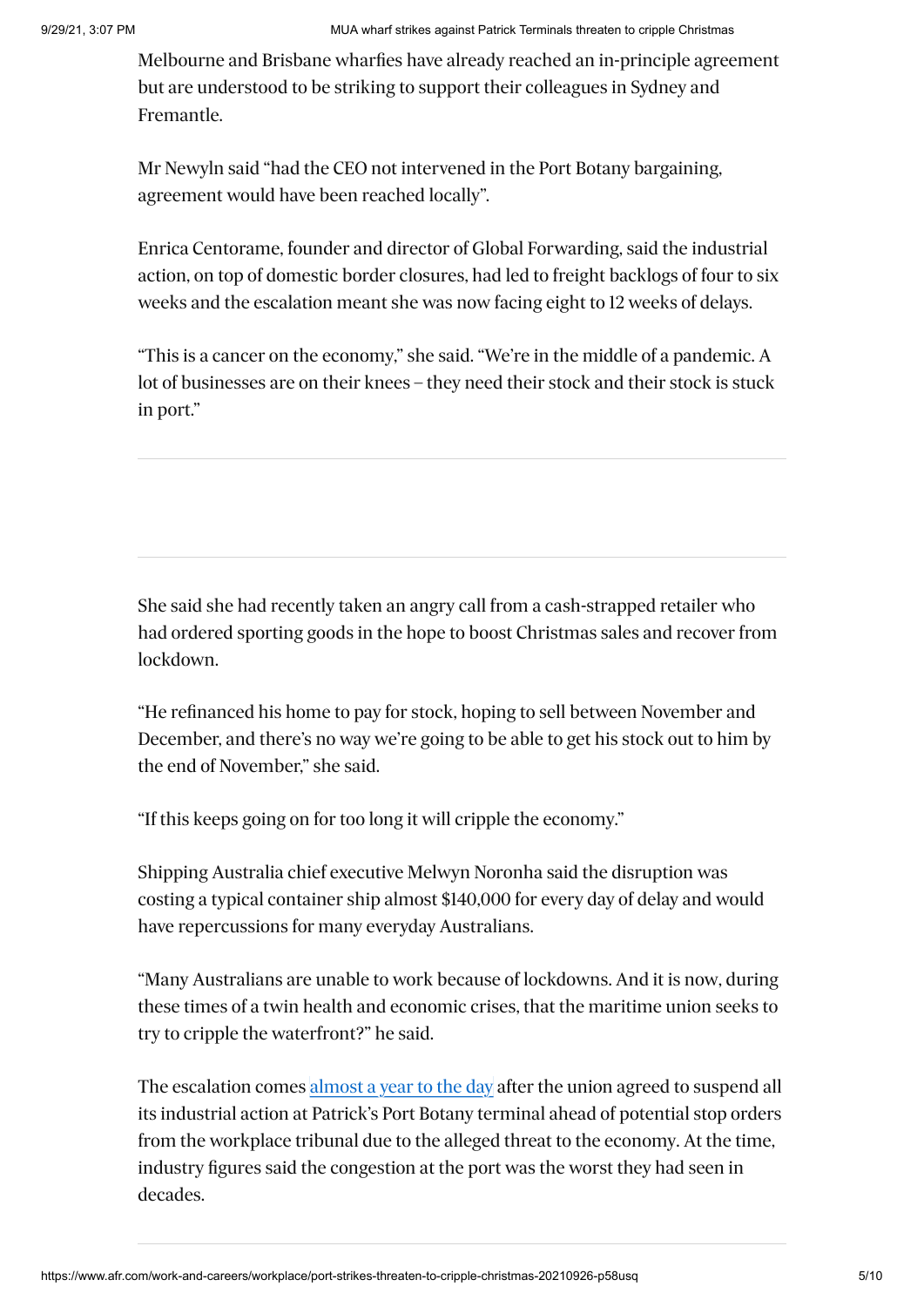Subsequent bargaining, which has now been going on for 19 months, has failed to reach a resolution and Patrick told the union in August that it had reached an impasse.

The stevedore has made a "final" offer of 2.5 per cent a year pay rises for four years, no forced redundancies from automation and caps on casual labour. It wants changes to Port Botany's agreement to recruit a certain number of supplementary workers and "efficiently deploy labour as and when required to meet our customer needs".



**RELATED** Sydney stev[edores to block un](https://www.afr.com/work-and-careers/workplace/sydney-stevedores-to-block-unvaccinated-workers-from-terminals-20210823-p58l38)vaccinated workers from **terminals**

Paul Zalai, director of the Freight & Trade Alliance, said if the latest action got to the point experienced last October "then it will have devastating impacts again".

"Throw the COVID situation on top of protected industrial action, on top of the challenges we're facing in international shipping and a high volume time in import and export commodities – we just can't afford to have stevedores shut down every few days."

Patrick says it has been forced to subcontract about 46,000 container lifts and 22 vessels during the 12 months since the start of industrial action. More than 60 vessels have been forced to bypass ports as a result.

The stevedore said it was currently negotiating contracts with major customers but the protracted union negotiations were undermining the talks.

The strikes come as VICT was forced to shut its automated Webb Dock terminal for deep cleaning last Monday night due to a positive case of coronavirus and then again from Wednesday night to Sunday morning. It has reopened on restricted operations.

The previous week DP World was forced to isolate more than 100 staff at its Port Botany terminal, including 36 employees for two weeks, due to a positive coronavirus case.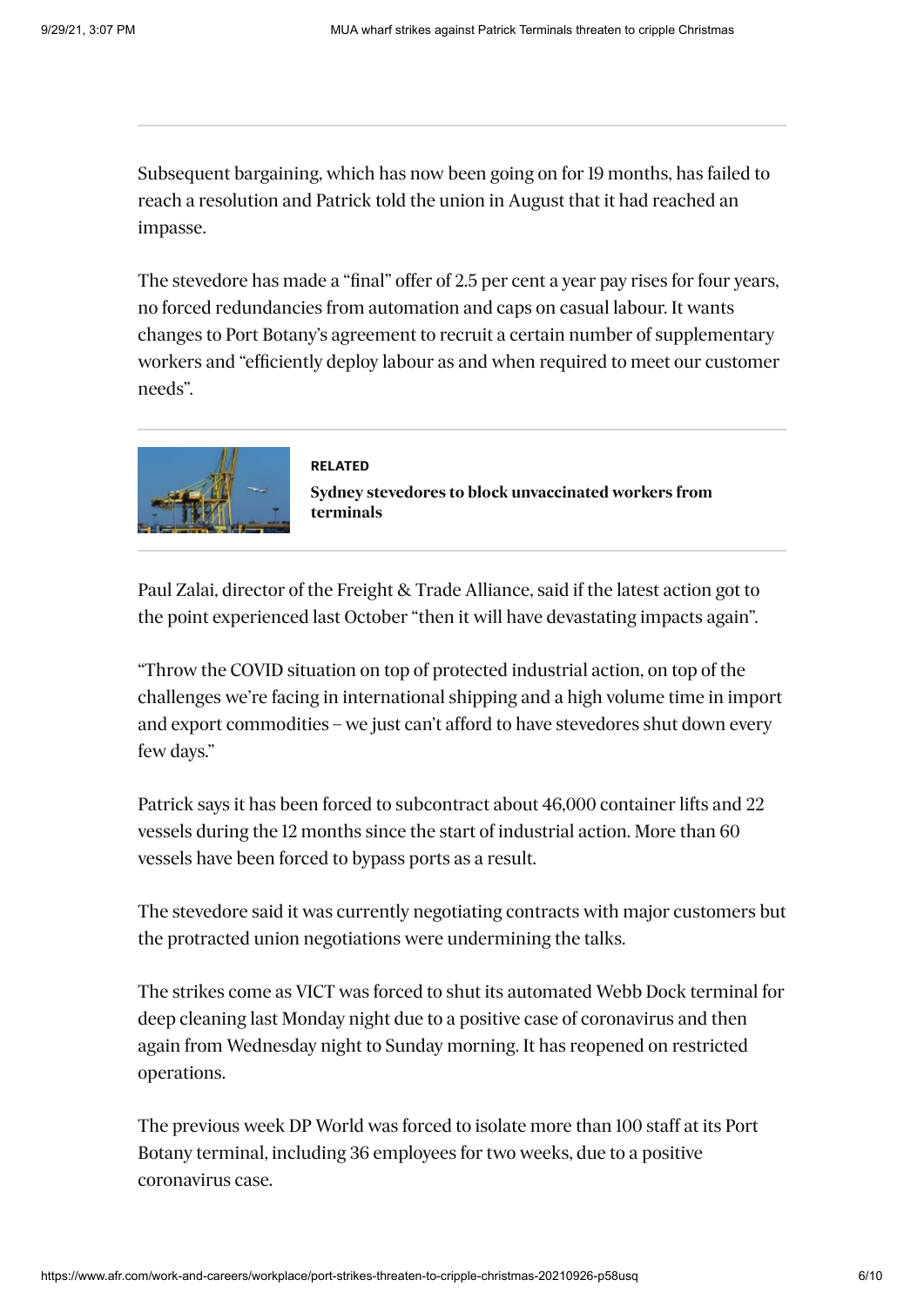|                                                                                  | matter.                                                                                     |
|----------------------------------------------------------------------------------|---------------------------------------------------------------------------------------------|
|                                                                                  | Need to know. Our daily reporting, in your inbox.                                           |
|                                                                                  | <b>SIGN UP NOW</b>                                                                          |
|                                                                                  | David Marin-Guzman writes about industrial relations, workplace, policy and leadership from |
| Sydney. Connect with David on Twitter. Email David at david.marin-guzman@afr.com |                                                                                             |
| Share<br>Save<br>ا⊾ا                                                             | License article                                                                             |
|                                                                                  |                                                                                             |
| <b>READ MORE</b>                                                                 |                                                                                             |
| Coronavirus pandemic<br><b>Industrial relations</b><br>╈                         | <b>Ports</b><br>╋<br>┿                                                                      |
| <b>Sydney</b><br><b>Melbourne</b><br>$\pm$<br>┿                                  | <b>Brisbane</b><br>┿                                                                        |
|                                                                                  |                                                                                             |
|                                                                                  |                                                                                             |
| <b>LATEST STORIES</b>                                                            |                                                                                             |
|                                                                                  |                                                                                             |
|                                                                                  |                                                                                             |
| Investing<br>'It's baffling': A \$1b fund searches for alpha in China            |                                                                                             |

#### Rear [Window](https://www.afr.com/rear-window)

### Caroline Millar to be Australia's next Ambassador to the EU

14 mins ago

#### **Opinion** [Chanticleer](https://www.afr.com/chanticleer)

### **[TPG bid fuels debate over locking out rivals](https://www.afr.com/chanticleer/tpg-bid-fuels-debate-over-locking-out-rivals-20210929-p58vo4)**

19 mins ago

#### **Opinion** China [relations](https://www.afr.com/topic/china-relations-1n86)

### **[China''s CCTPP bid is a challenge, and a chance to mend fences](https://www.afr.com/world/asia/china-s-cctpp-bid-is-a-challenge-and-a-chance-to-mend-fences-20210928-p58vfj) '**

20 mins ago

#### **SPONSORED**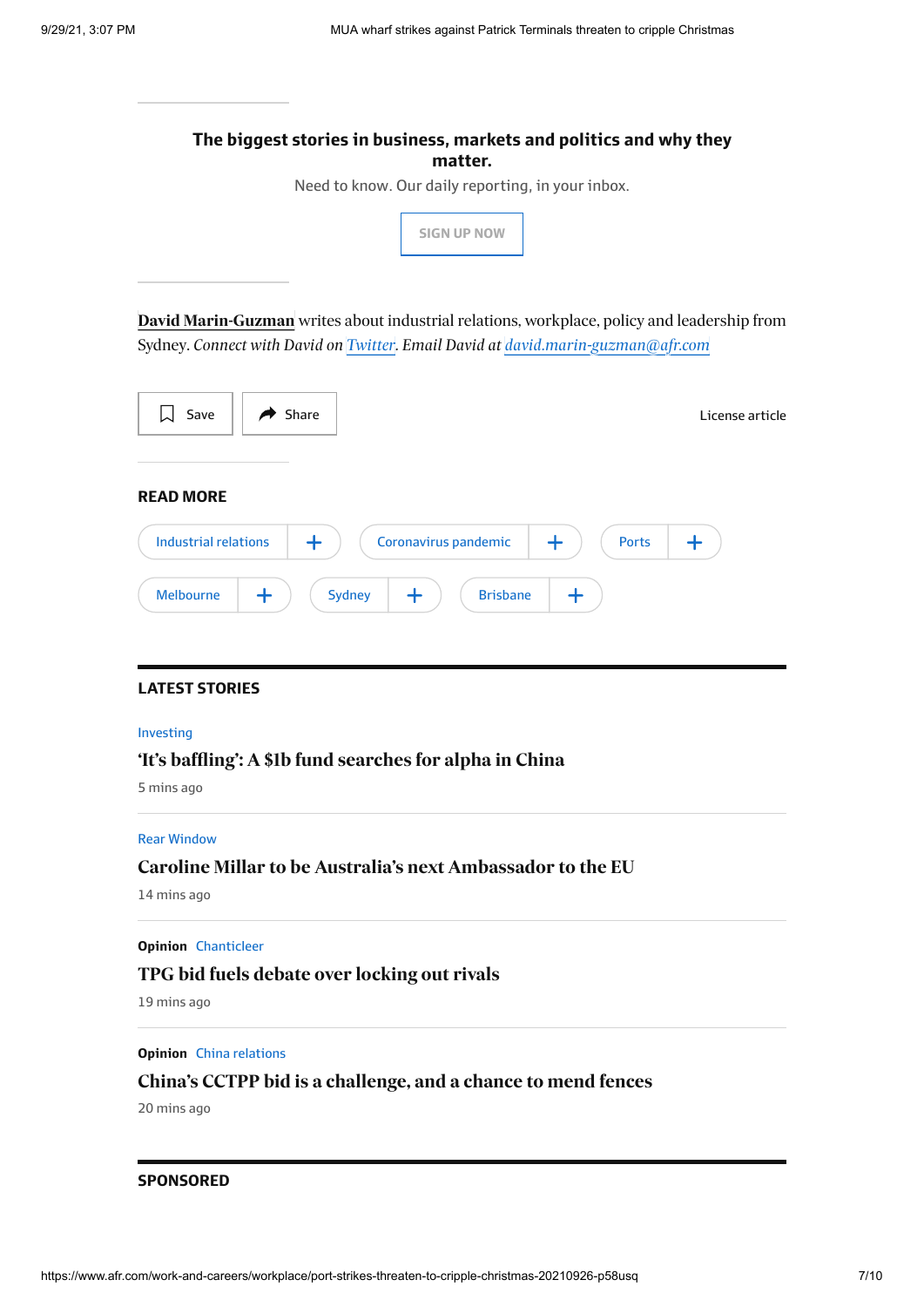#### Cutting down on email to boost [productivity](https://adclick.g.doubleclick.net/pcs/click?xai=AKAOjstyNbvvi_bUR8b4GT-1ZrQCxsEfbPzPvMBNHBSvJMcSGV-qq7jok_yK1a_oFqdKcJyCQjbIN24ehBnHoZxCbXaXDSM2B_WQLn4QmN0tj21-m_59g-R3R5vS-qUrHXgm2aJSdCTQnDRAAVGzmmGHLQySAFzDl7UUa2DJZh5h7HpDSN8FwEClWBFeYIj-8Xg5LBByWW76NijHoEpMq1X0LF_5HfQa7TsL0ZM5htVSND1qvD_7I7_byE5og9RNGwBXVGERloH1iJP18KTcjFIbueCgdapzEPTCtpImOmJ0utv4dkq3ZF4hRM-U1lFtr0EUNP3NcEQzR8etlTGfCsvV7up_oYB07y6vQxgnZeSW&sai=AMfl-YSNO3nYYiWcHqOfJfQ5yZD9cssLMxEPdRTosqkP6uOvT0hf8yhB6v2PGmCQfJjoVIdc_LRi9oza3XB-e3ACZMHCs1udHm26t-14xJoW&sig=Cg0ArKJSzFdrAROz9oE7EAE&fbs_aeid=[gw_fbsaeid]&urlfix=1&adurl=https://www.afr.com/technology/tech-cuts-employees-some-slack-in-hybrid-workplace-20210824-p58lds) and security

Sponsored by Slack

### The global [companies](https://adclick.g.doubleclick.net/pcs/click?xai=AKAOjst_5zTPB4HI5iPqhb9o6wGLgb2taVTN2STZsvdSQ9L3HOIBcI8T-miBY-0pqktg-6ja_RplOcakS4RT31imZ0laaXT5EHwvZ1BHu1Jf4VkspDGHWdxOn45LiR_CXs9QINtYDK0BolzHjSylZdXPPFsPZEZXC1Ya9W1fpnP776wK_790qWMMRTt5eV5-Dm_6657cSrvEC35HtqBLyG9mLWa1dd0-e7zAD6wk3jxG7lygAVjH0JgU8jGJLl9G-n3chmzrqO7BG6GjsXZijM-5gOIUh6BojqAKbLj7K0rgC6cHk-O-7jlHH3Y7-e0xJuLM4hpLAXBjVNoWqCSgzi9WnAdCoPpGMwyV35C3j5FL&sai=AMfl-YRM5_YuE8PoE-9QbF-S5yy2n2enzJd-tx5xy9TVXeg6BD1yv8hK4FLNBv-bdjiuXCJshLlg-GgUlIpHTrhWRXKJFVGdnUO-fIJ-mtxs&sig=Cg0ArKJSzKWnOWv-wgjzEAE&fbs_aeid=[gw_fbsaeid]&urlfix=1&adurl=https://www.afr.com/policy/economy/south-australia-the-globally-connected-state-of-innovation-20210915-p58rt1) heading to Adelaide

Sponsored by South Australian Government

#### **LATEST IN WORKPLACE**

Fetching latest articles

**MOST VIEWED IN WORK AND CAREERS**

### **Financial Review Magazine**

## Australia's five most powerful education leaders in **2021**



Julie Hare

**[The queen of fortress Queensland](https://www.afr.com/politics/the-queen-of-fortress-queensland-20210906-p58p64)**

Australia's top five property players in 2021

## **BOSS**

## **[One third of executives suffer pay cut at the hand of](https://www.afr.com/work-and-careers/leaders/one-third-of-executives-suffer-pay-cut-at-the-hand-of-directors-20210927-p58v16) directors**



Sally Patten

### **[The mild-mannered retailer from Louisiana taking on Coles, Woolies](https://www.afr.com/companies/retail/the-mild-mannered-retailer-from-louisiana-taking-on-coles-woolies-20210915-p58rxi)**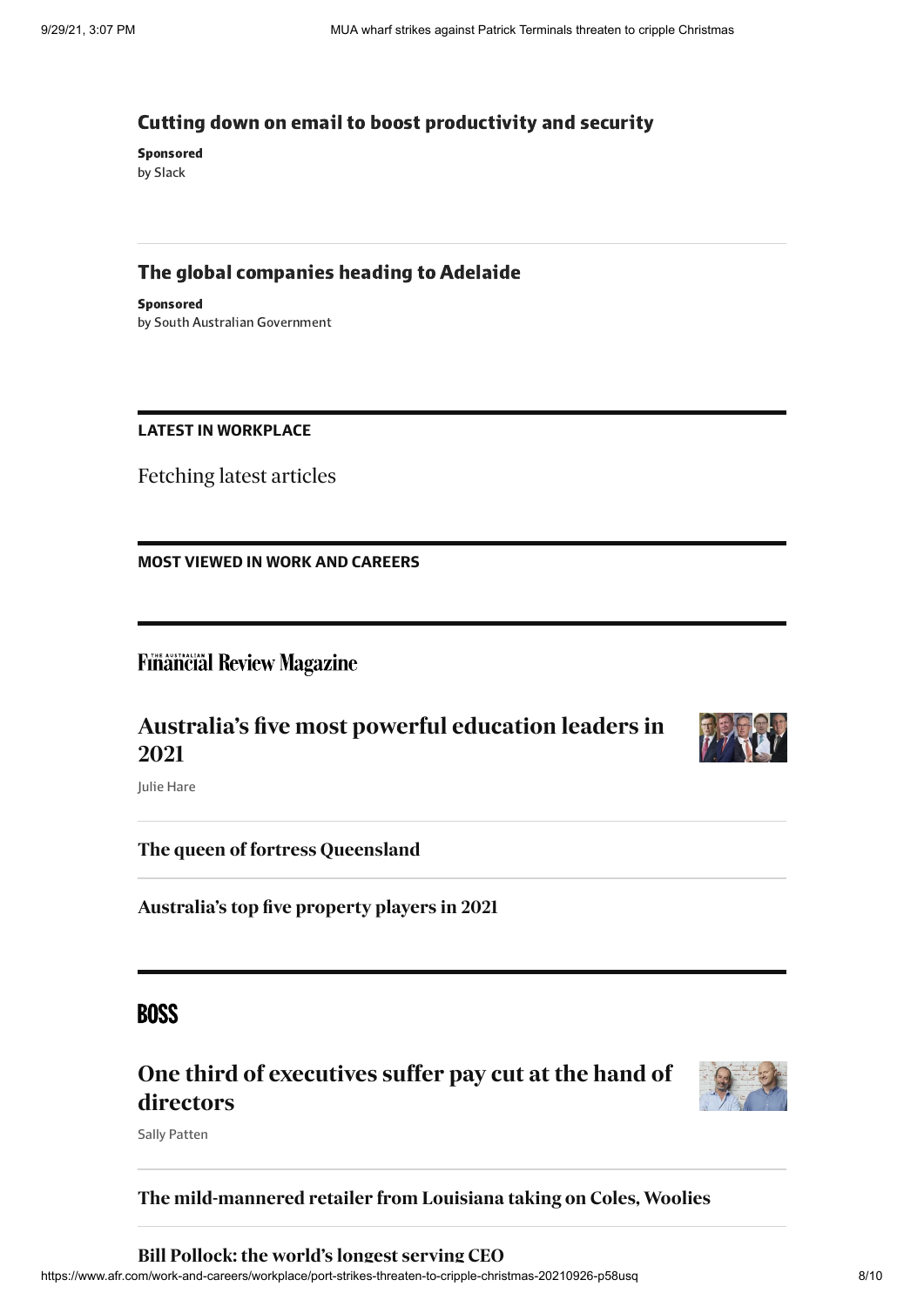Life & Leisure

### **[How to nail a tree change, from a woman who did](https://www.afr.com/life-and-luxury/design/how-to-nail-a-tree-change-from-a-woman-who-did-20210906-p58p70)**

Fiona Carruthers

Former lawyer set to open first native botanicals fragrance store

**[How Charlotte Tilbury became the billion-dollar cosmetics queen](https://www.afr.com/life-and-luxury/fashion-and-style/how-charlotte-tilbury-became-the-billion-dollar-cosmetics-queen-20210922-p58tr5)**

## **RICH LIST**

## Rich Lister Jack Cowin thinks chicken will fly at **Hungry Jack's**



Archa Money pivots to corporate cards, gets backing from sports stars

Luxury apartments to tower above Chapel Street's Jam Factory

The Daily Habit of Successful People

| <b>MY ACCOUNT</b> |              |
|-------------------|--------------|
| <b>SUBSCRIBE</b>  | $\checkmark$ |
| <b>ABOUT US</b>   | $\checkmark$ |
| <b>CONTACT</b>    | ╰            |
| <b>MAGAZINES</b>  | ╰            |

**COLUMNS**

 $\ddot{\phantom{0}}$